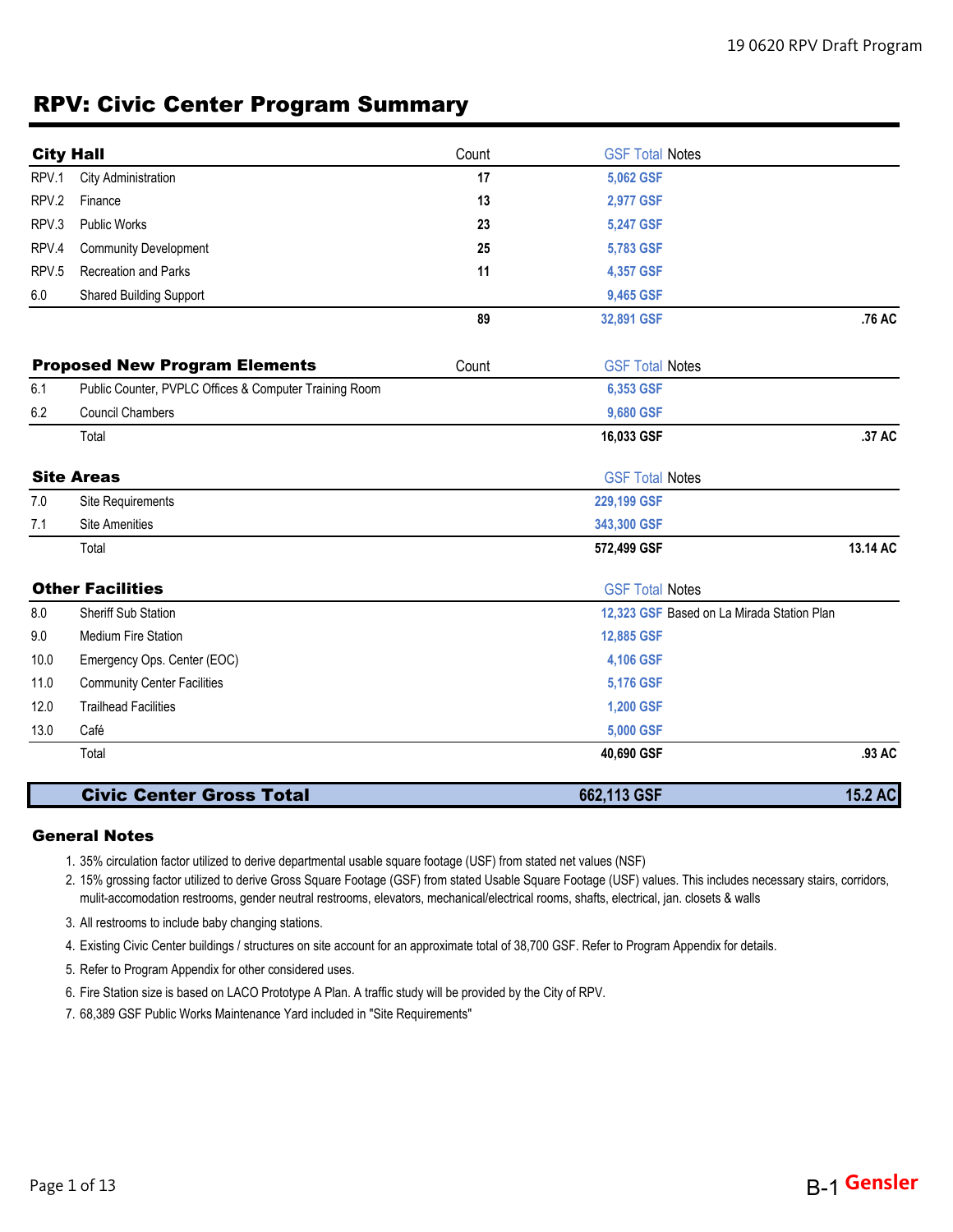# Summary of Space Standard Assumptions

| <b>Workspaces</b>          | Count | ™уре            | Size  | <b>SF</b> | <b>NSF Total Notes</b> |
|----------------------------|-------|-----------------|-------|-----------|------------------------|
| Extra Large Private Office |       | <b>PO1</b>      | 14x20 | 280 SF    | <b>280 NSF</b>         |
| Large Private Office       | 11    | PO <sub>2</sub> | 14x10 | 140 SF    | <b>1.540 NSF</b>       |
| <b>Private Office</b>      | 6     | PO <sub>3</sub> | 10x10 | 100 SF    | <b>600 NSF</b>         |
| <b>Work Station</b>        | 34    | WS <sub>1</sub> | 8x8   | 64 SF     | <b>2.176 NSF</b>       |
| <b>Small Work Station</b>  | 37    | WS <sub>2</sub> | 6x8   | 48 SF     | <b>1.776 NSF</b>       |
| Total                      | 89    |                 |       |           | 6,372 NSF              |

| <b>Meeting Spaces</b>       | Count |             | SF     | <b>NSF Total Notes</b> |  |
|-----------------------------|-------|-------------|--------|------------------------|--|
| Extra Large Conference Room | 2     | 20-25ppl    | 735 SF | <b>1.470 NSF</b>       |  |
| Large Conference Room       | 2     | 16-18ppl    | 600 SF | <b>1.200 NSF</b>       |  |
| Medium Conference Room      | 5     | $10-12$ ppl | 400 SF | <b>2,000 NSF</b>       |  |
| Small Conference Room       | 3     | 6-8ppl      | 200 SF | <b>600 NSF</b>         |  |
| Shared Huddle Room          | 5     | 2-4ppl      | 100 SF | <b>500 NSF</b>         |  |
| Privacy Nook                | 5     | 1-2ppl      | 75 SF  | <b>375 NSF</b>         |  |
| Total                       |       |             |        | 6.145 NSF              |  |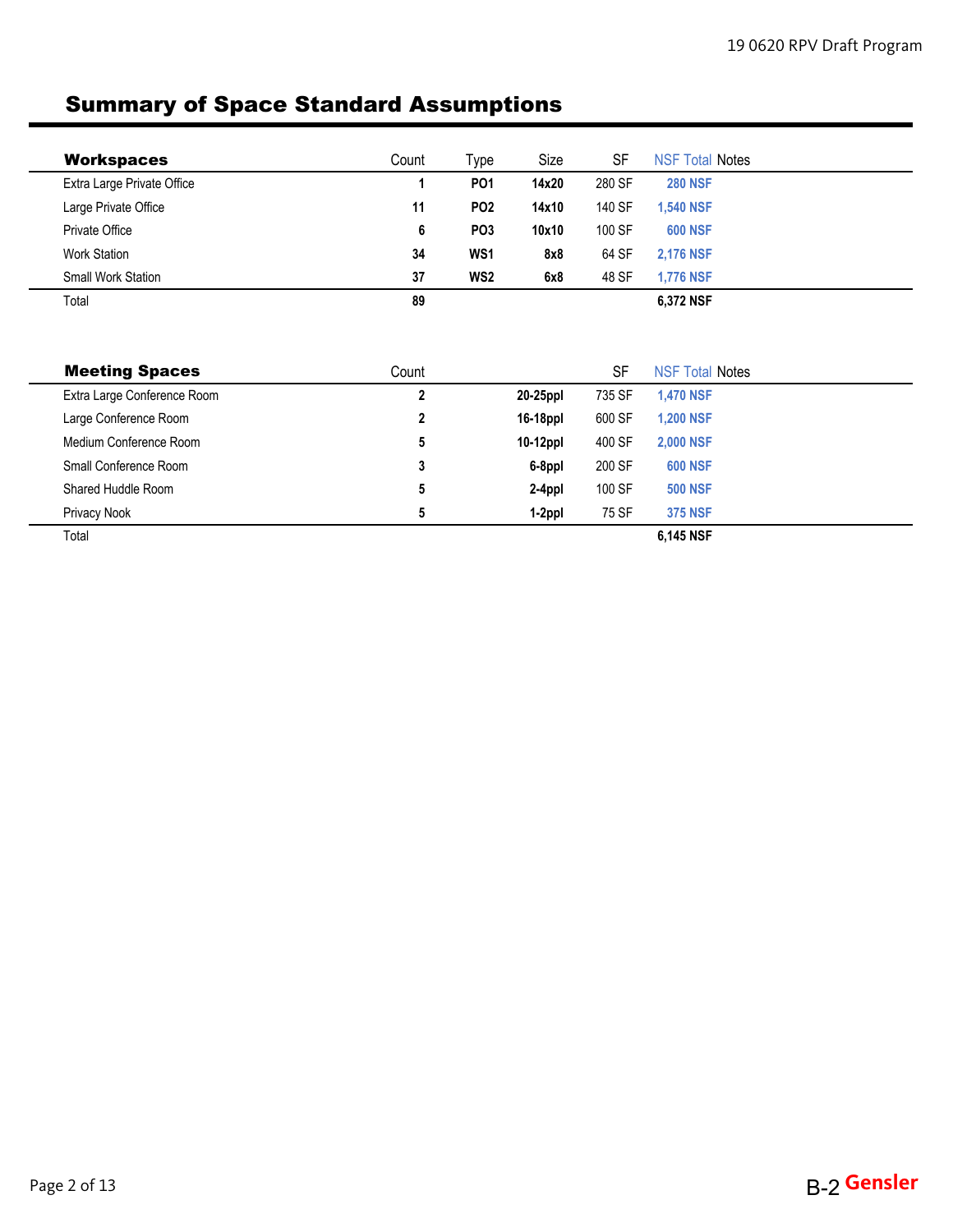## RPV.1: City Administration **190620 RPV.1: City Administration**

| 1.1 | <b>Workspaces</b>                                   | Count | Type            | Size  | <b>SF</b> | <b>NSF Total Notes</b>              |
|-----|-----------------------------------------------------|-------|-----------------|-------|-----------|-------------------------------------|
|     | .001 City Manager                                   | 1     | PO <sub>1</sub> | 14x20 | 280 SF    | <b>280 NSF</b>                      |
|     | .002 Deputy City Manager                            | 1     | PO <sub>2</sub> | 14x10 | 140 SF    | <b>140 NSF</b>                      |
|     | .003 City Clerk                                     | 1     | PO <sub>2</sub> | 14x10 | 140 SF    | 140 NSF adj. to public waiting area |
|     | .004 Human Resources Manager                        | 1     | PO <sub>2</sub> | 14x10 | 140 SF    | 140 NSF adj. to Finance             |
|     | .005 Human Resources Analyst                        | 1     | PO <sub>3</sub> | 10x10 | 100 SF    | 100 NSF adj. to Finance             |
|     | .006 Information Technology Manager                 | 1     | PO <sub>3</sub> | 10x10 | 100 SF    | <b>100 NSF</b>                      |
|     | .007 Senior Administrative Analyst                  | 1     | WS1             | 8x8   | 64 SF     | 64 NSF                              |
|     | .008 Deputy City Clerk                              |       | WS1             | 8x8   | 64 SF     | <b>64 NSF</b>                       |
|     | .009 Senior Administrative Analyst (Emergency Prep) |       | WS1             | 8x8   | 64 SF     | <b>64 NSF</b>                       |
|     | .010 GIS Coordinator                                |       | WS1             | 8x8   | 64 SF     | 64 NSF adj. to IT, CDD?             |
|     | .011 Administrative Analyst II                      | 1     | WS <sub>2</sub> | 6x8   | 48 SF     | <b>48 NSF</b>                       |
|     | .012 Administrative Analyst II                      | 1     | WS <sub>2</sub> | 6x8   | 48 SF     | 48 NSF lockable suite               |
|     | .013 Administrative Assistant                       | 1     | WS <sub>2</sub> | 6x8   | 48 SF     | <b>48 NSF</b>                       |
|     | .014 GIS Intern                                     |       | WS <sub>2</sub> | 6x8   | 48 SF     | 48 NSF move to CDD?; adj. to IT     |
|     | .015 Intern                                         | 1     | WS <sub>2</sub> | 6x8   | 48 SF     | <b>48 NSF</b>                       |
|     | .016 Contract IT Staff                              | 2     | WS <sub>2</sub> | 6x8   | 48 SF     | 96 NSF lockable suite; adj. to IT   |
|     | Total                                               | 17    |                 |       |           | 1,492 NSF                           |

| 1.2<br><b>Dedicated Meeting Spaces</b> | Count | Size     | <b>SF</b> | <b>NSF Total Notes</b> |  |
|----------------------------------------|-------|----------|-----------|------------------------|--|
| .001 Medium Conference Room            |       | 10-12ppl | 400 SF    | <b>400 NSF</b>         |  |
| .002 Small Conference Room             |       | 6-8ppl   | 200 SF    | <b>200 NSF</b>         |  |
| .003 Shared Huddle Room                |       | 2-4ppl   | 100 SF    | <b>100 NSF</b>         |  |
| .004 Privacy Nook                      |       | 1-2ppl   | 75 SF     | <b>75 NSF</b>          |  |
| Total                                  | 4     |          |           | <b>775 NSF</b>         |  |

| 1.3 | <b>Dedicated Support / Specialty Spaces</b>                   | Count | SF     | <b>NSF Total Notes</b>   |  |
|-----|---------------------------------------------------------------|-------|--------|--------------------------|--|
|     | .001 Waiting Area                                             |       | 100 SF | 100 NSF for City Manager |  |
|     | .002 HR Interview Room                                        |       | 200 SF | <b>200 NSF In HR</b>     |  |
|     | .003 CM Dept. Files / Storage                                 | 4     | 10 SF  | <b>40 NSF</b>            |  |
|     | .004 City Clerk Files - Current (4) drawer fireproof laterals | 8     | 10 SF  | <b>80 NSF</b>            |  |
|     | .005 Code Manuals - Library                                   | 6     | 10 SF  | <b>60 NSF</b>            |  |
|     | .006 Shared Open Layout space with Printer Area               |       | 50 SF  | <b>50 NSF</b>            |  |
|     | Total                                                         | 21    |        | <b>530 NSF</b>           |  |

| Combined subtotal NSF  | <b>2,797 NSF</b> |
|------------------------|------------------|
| Circulation Factor 35% | 1.506 SF         |
| Grossing Factor 15%    | <b>759 SI</b>    |

## Gross Square Foot (GSF) Subtotal 5,062 GSF

#### **Adjacency Requirements:**

1. Administration to Finance and to Council Chambers Essential

2. Administration - HR to Finance Convenient

3. Administration - IT to GIS/Intern and to Contract IT Staff Essential

Page 3 of 13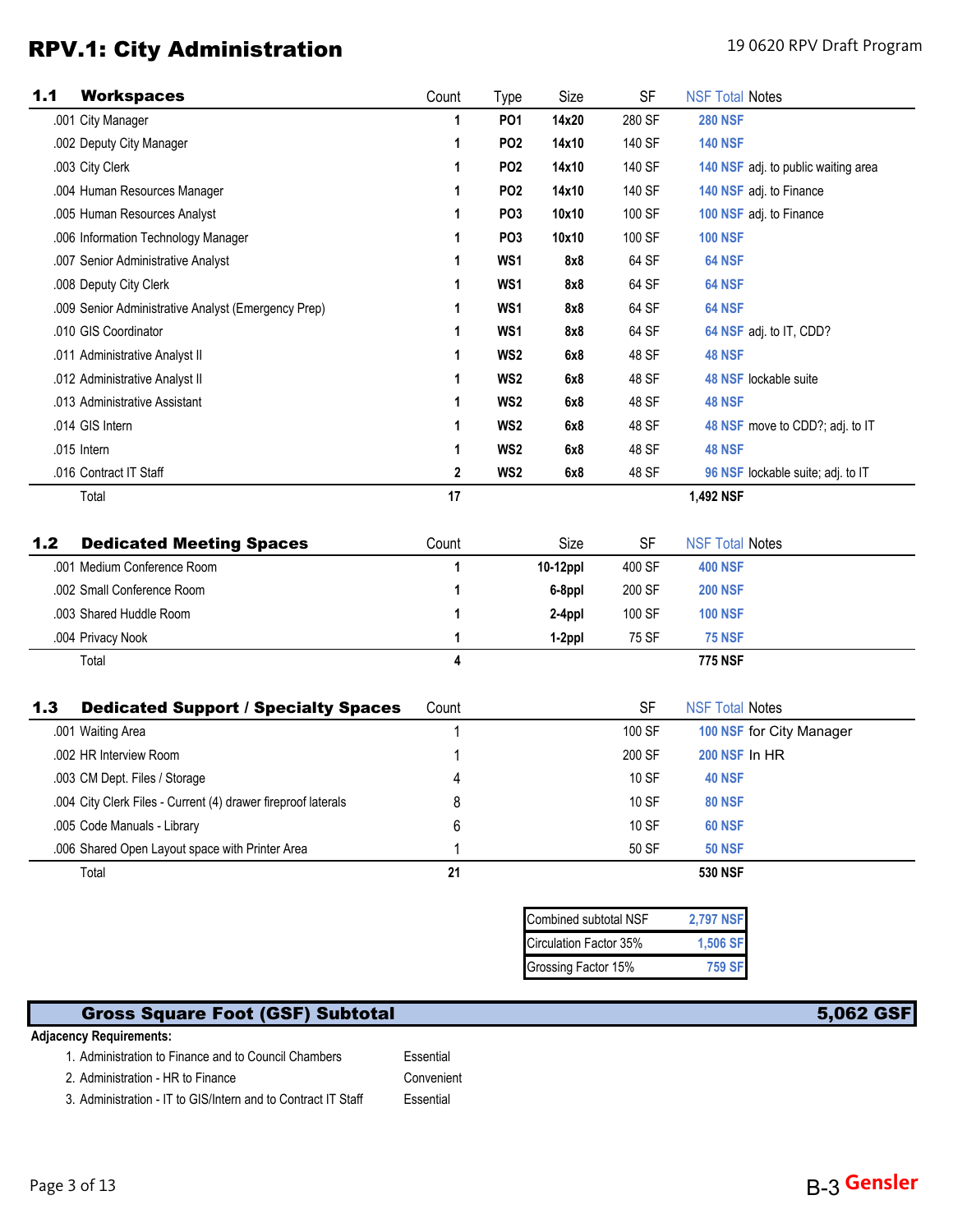## RPV.2: Finance 19 0620 RPV Draft Program

| 2.1 | <b>Workspaces</b>                               | Count       | Type            | Size                   | <b>SF</b> | <b>NSF Total Notes</b>          |
|-----|-------------------------------------------------|-------------|-----------------|------------------------|-----------|---------------------------------|
|     | .001 Finance Director                           | 1           | PO <sub>2</sub> | 14x10                  | 140 SF    | <b>140 NSF</b>                  |
|     | .002 Deputy Finance Director                    | 1           | PO <sub>2</sub> | 14x10                  | 140 SF    | <b>140 NSF</b>                  |
|     | .003 Accounting Supervisor                      | 1           | PO <sub>3</sub> | 10x10                  | 100 SF    | <b>100 NSF</b>                  |
|     | .004 Accountant                                 | 1           | WS1             | 8x8                    | 64 SF     | 64 NSF                          |
|     | .005 Senior Accounting Technician (payroll)     | 1           | WS1             | 8x8                    | 64 SF     | 64 NSF Locate adj. to huddle rm |
|     | .006 Senior Administrative Analyst              | 2           | WS1             | 8x8                    | 64 SF     | 128 NSF Lockable Suite          |
|     | .007 Accounting Technician                      | 1           | WS2             | 6x8                    | 64 SF     | 64 NSF                          |
|     | .008 Acount Clerk                               | 1           | WS2             | 6x8                    | 48 SF     | 48 NSF                          |
|     | .009 Staff Assistant Business Licenses          | 1           | WS <sub>2</sub> | 6x8                    | 48 SF     | <b>48 NSF</b>                   |
|     | .010 Staff Assistant II (2PT)                   | 1           | WS2             | 6x8                    | 48 SF     | 48 NSF In CDD                   |
|     | .011 Auditors Touch-down workstation            | $\mathbf 2$ | WS2             | 6x8                    | 48 SF     | <b>96 NSF</b>                   |
|     | Total                                           | 13          |                 |                        |           | <b>940 NSF</b>                  |
| 2.2 | <b>Dedicated Meeting Spaces</b>                 | Count       |                 | Size                   | <b>SF</b> | <b>NSF Total Notes</b>          |
|     | .001 Medium Conference Room                     | 1           |                 | 10-12ppl               | 400 SF    | <b>400 NSF</b>                  |
|     | .002 Shared Huddle Room                         | 1           |                 | 2-4ppl                 | 100 SF    | <b>100 NSF</b>                  |
|     | .003 Privacy Nook                               | 1           |                 | 1-2ppl                 | 75 SF     | <b>75 NSF</b>                   |
|     | Total                                           |             |                 |                        |           | <b>575 NSF</b>                  |
| 2.3 | <b>Dedicated Support / Specialty Spaces</b>     | Count       |                 |                        | <b>SF</b> | <b>NSF Total Notes</b>          |
|     | .001 Finance Files - Current (4) dwr Laterals   | 7           |                 |                        | 10 SF     | <b>70 NSF</b>                   |
|     | .002 Finance Bookcase Records Binders (Open)    | 1           |                 |                        | 10 SF     | <b>10 NSF</b>                   |
|     | .003 Shared Open Layout space with Printer Area | 1           |                 |                        | 50 SF     | <b>50 NSF</b>                   |
|     | Total                                           | 9           |                 |                        |           | <b>130 NSF</b>                  |
|     |                                                 |             |                 | Combined subtotal NSF  |           | <b>1,645 NSF</b>                |
|     |                                                 |             |                 | Circulation Factor 35% |           | 886 SF                          |
|     |                                                 |             |                 | Grossing Factor 15%    |           | <b>447 SF</b>                   |
|     |                                                 |             |                 |                        |           |                                 |

## Gross Square Foot Subtotal 2,977 GSF

### General Notes

#### **Adjacency Requirements:**

| 1. Finance to City Manager and Staff | Essential |
|--------------------------------------|-----------|
| 2. Finance to City Clerk             | Important |
| 3. Finance to HR                     | Essential |
| 4. Finance to IT                     | Important |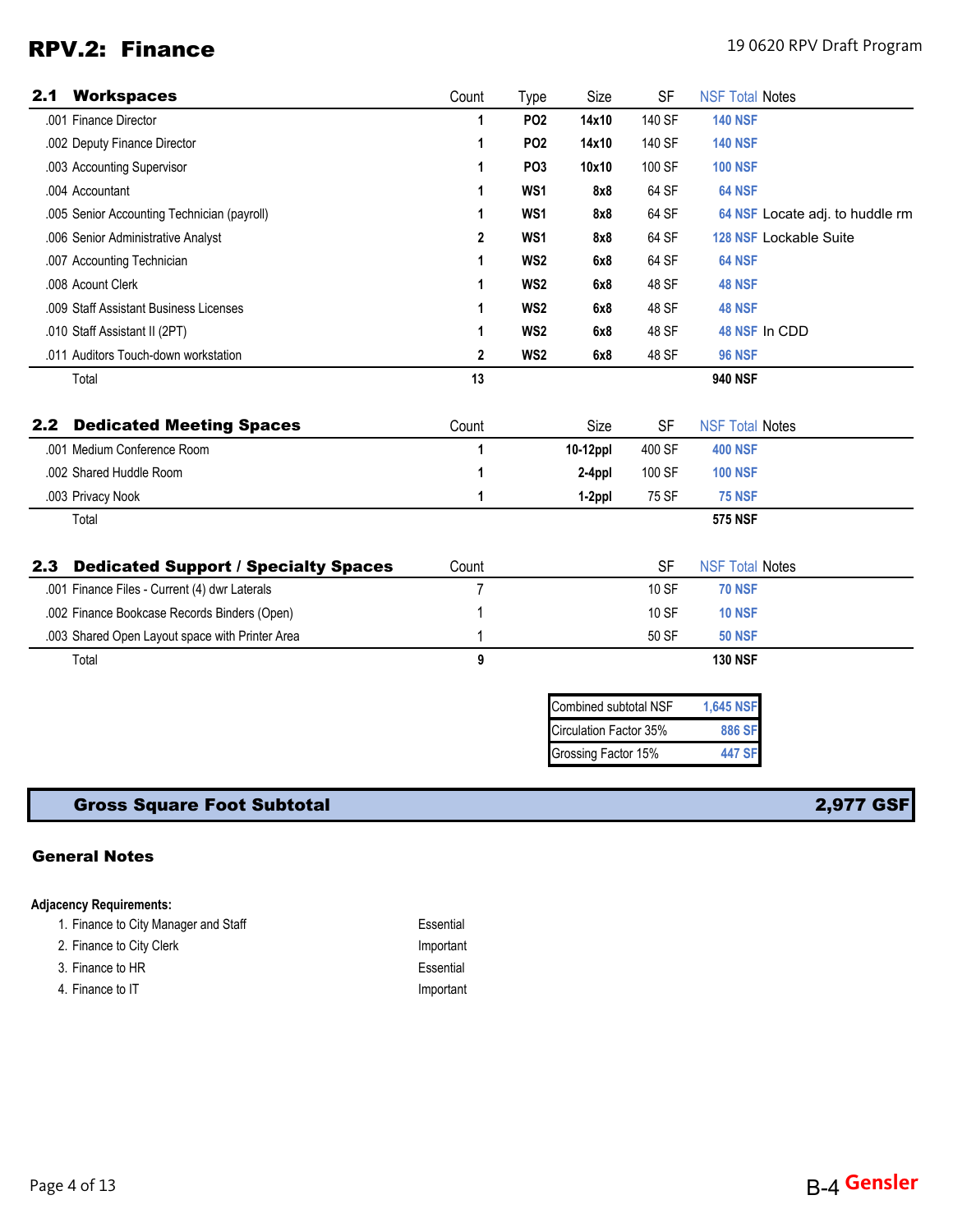## RPV.3 Public Works **19 0620 RPV.3 Public Works**

| 3.1 | <b>Workspaces</b>                                                | Count | Type            | Size                   | SF     | <b>NSF Total Notes</b>          |                                          |
|-----|------------------------------------------------------------------|-------|-----------------|------------------------|--------|---------------------------------|------------------------------------------|
|     | .001 Public Works Director                                       | 1     | PO <sub>2</sub> | 14x10                  | 140 SF | <b>140 NSF</b>                  |                                          |
|     | .002 Deputy Director                                             | 1     | PO <sub>2</sub> | 14x10                  | 140 SF | <b>140 NSF</b>                  |                                          |
|     | .003 Principal Engineer                                          | 1     | PO <sub>3</sub> | 10x10                  | 100 SF | <b>100 NSF</b>                  |                                          |
|     | .004 Maintenance Superintendent                                  | 1     | PO <sub>3</sub> | 10x10                  | 100 SF | <b>100 NSF</b>                  |                                          |
|     | .005 Sr. Engineers                                               | 2     | WS1             | 8x8                    | 64 SF  | <b>128 NSF</b>                  |                                          |
|     | .006 Associate Engineers                                         | 2     | WS1             | 8x8                    | 64 SF  | <b>128 NSF</b>                  |                                          |
|     | .007 Sr. Administrative Analyst                                  | 1     | WS1             | 8x8                    | 64 SF  | 64 NSF                          |                                          |
|     | .008 Assistant Engineers                                         | 2     | WS1             | 8x8                    | 64 SF  | <b>128 NSF</b>                  |                                          |
|     | .009 Permit Technicians                                          | 2     | WS <sub>2</sub> | 6x8                    | 48 SF  | <b>96 NSF</b>                   |                                          |
|     | .010 Admin Staff Assistant                                       | 1     | WS <sub>2</sub> | 6x8                    | 48 SF  | <b>48 NSF</b>                   |                                          |
|     | .011 Lead worker                                                 | 1     | WS <sub>2</sub> | 6x8                    | 48 SF  |                                 | 48 NSF In lockable bullpen area          |
|     | .012 Maintenance Workers- (includes current + projected growth)  | 4     | WS <sub>2</sub> | 6x8                    | 48 SF  |                                 | 192 NSF In lockable bullpen area         |
|     | .013 Maintenance Admin Staff + Touchdown stations                | 1     | WS <sub>2</sub> | 6x8                    | 48 SF  |                                 | 48 NSF In lockable bullpen area          |
|     | .014 Shared Workstations for Consultants, Inspectors, Interns    | 3     | WS <sub>2</sub> | 6x8                    | 48 SF  | <b>144 NSF</b>                  |                                          |
|     | Total                                                            | 23    |                 |                        |        | 1,504 NSF                       |                                          |
|     |                                                                  |       |                 |                        |        |                                 |                                          |
| 3.2 | <b>Dedicated Meeting Spaces</b>                                  | Count |                 | Size                   | SF     | <b>NSF Total Notes</b>          |                                          |
|     | .001 Medium Conference Room                                      | 1     |                 | 10-12ppl               | 400 SF | <b>400 NSF</b>                  |                                          |
|     | .002 Small Conference Room                                       | 1     |                 | 6-8ppl                 | 200 SF | <b>200 NSF</b>                  |                                          |
|     | .003 Shared Huddle Room                                          | 1     |                 | 2-4ppl                 | 100 SF | <b>100 NSF</b>                  |                                          |
|     | .004 Privacy Nook                                                | 1     |                 | 1-2ppl                 | 75 SF  | <b>75 NSF</b>                   |                                          |
|     | Total                                                            | 4     |                 |                        |        | <b>775 NSF</b>                  |                                          |
|     |                                                                  |       |                 |                        |        |                                 |                                          |
| 3.3 | <b>Dedicated Support / Specialty Spaces Count</b>                |       |                 |                        | SF     | <b>NSF Total Notes</b>          |                                          |
|     | .001 Waiting Area                                                | 1     |                 |                        | 100 SF | <b>100 NSF</b>                  |                                          |
|     | .002 Files in open 3 high with common top                        | 12    |                 |                        | 10 SF  | <b>120 NSF</b>                  |                                          |
|     | .003 Shared Open Layout space / Reference Library / Printer Area | 1     |                 |                        | 200 SF | <b>200 NSF</b>                  |                                          |
|     | .004 Map Room (To access GIS)                                    | 1     |                 |                        | 200 SF |                                 | 200 NSF w/Large layout table             |
|     | .005 Maintenance Equip and Storage                               |       |                 |                        |        |                                 | Outdoor                                  |
|     | .006 Corporate Yard                                              |       |                 |                        |        |                                 | Refer to Appendix "Other potential uses" |
|     | Total                                                            |       |                 |                        |        | <b>620 NSF</b>                  |                                          |
|     |                                                                  |       |                 |                        |        |                                 |                                          |
|     |                                                                  |       |                 |                        |        | Combined subtotal NSF 2,899 NSF |                                          |
|     |                                                                  |       |                 | Circulation Factor 35% |        | 1,561 SF                        |                                          |
|     |                                                                  |       |                 | Grossing Factor 15%    |        | <b>787 SF</b>                   |                                          |

### Gross Square Foot Subtotal 5,247 GSF

### General Notes

1. Department could benefit from Cashier, Exercise area

#### **Adjacency Requirements:**

2. Public Works Maintenance Staff to Corporate Yard Convenient

3. Permit Staff to Cashier **Essential**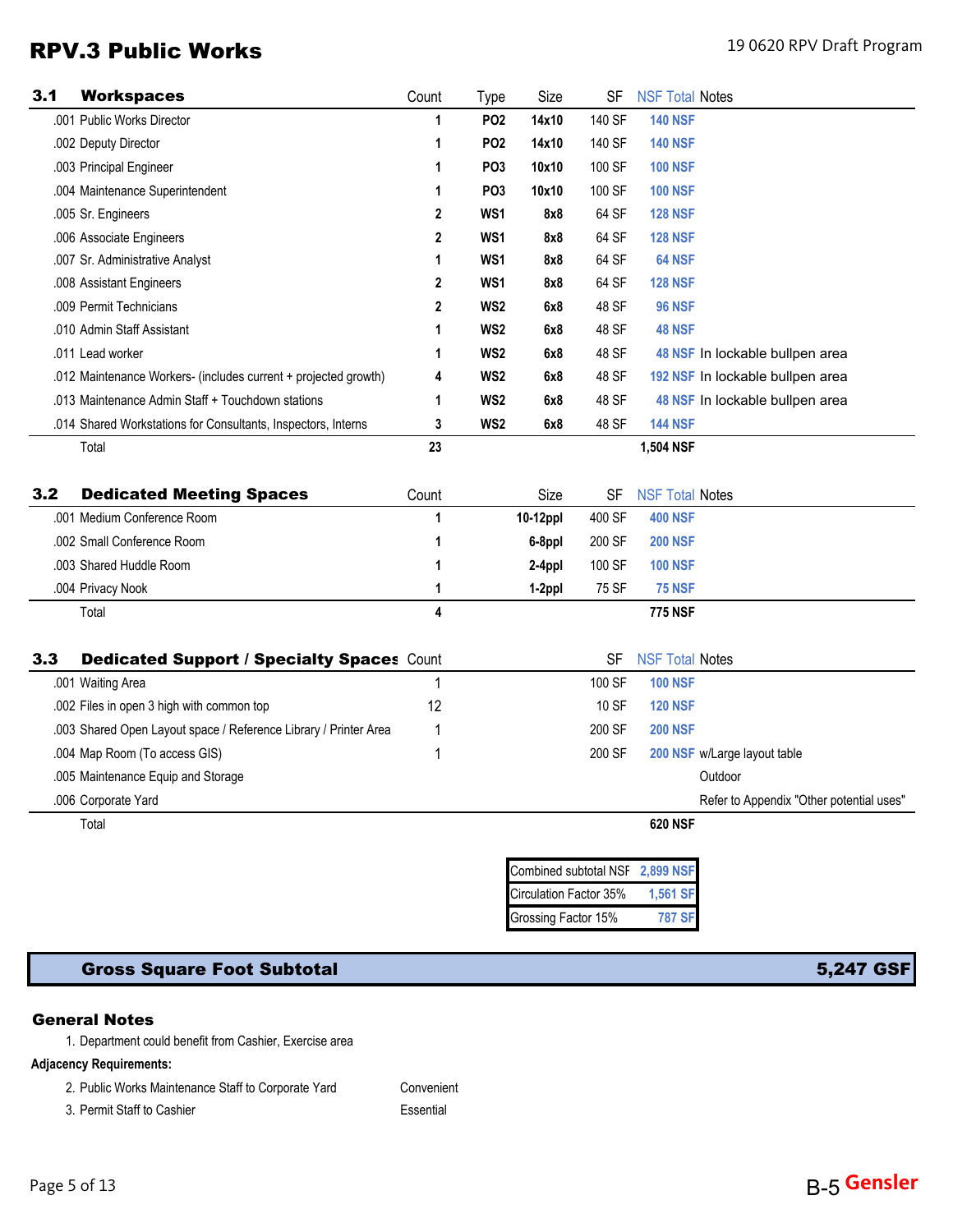# RPV.4 Community Development 190620 RPV Draft Program

| 4.1 | <b>Workspaces</b>                                                          | Count        | Type            | Size     | SF     | <b>NSF Total Notes</b> |                                           |
|-----|----------------------------------------------------------------------------|--------------|-----------------|----------|--------|------------------------|-------------------------------------------|
|     | .001 Community Development Director                                        | 1            | <b>PO2</b>      | 14x10    | 140 SF | <b>140 NSF</b>         |                                           |
|     | .002 Deputy Director                                                       | 1            | PO <sub>2</sub> | 14x10    | 140 SF | <b>140 NSF</b>         |                                           |
|     | .003 Senior Planner                                                        | $\mathbf{2}$ | WS <sub>1</sub> | 8x8      | 64 SF  | <b>128 NSF</b>         |                                           |
|     | .004 Contract Mediator & City Attorney                                     | 1            | WS <sub>2</sub> | 6x8      | 48 SF  |                        | 48 NSF flex time, shared                  |
|     | .005 Building Official                                                     | 1            | PO <sub>3</sub> | 10x10    | 100 SF | <b>100 NSF</b>         |                                           |
|     | .006 Senior Planner (View)                                                 | 1            | WS1             | 8x8      | 64 SF  | 64 NSF                 |                                           |
|     | .007 Associate Planner (View)                                              | 1            | WS1             | 8x8      | 64 SF  | 64 NSF                 |                                           |
|     | .008 Associate Planner (1 current)                                         | 1            | WS1             | 8x8      | 64 SF  | 64 NSF                 |                                           |
|     | .009 Assistant Planner (3 current)                                         | 3            | WS1             | 8x8      | 64 SF  | <b>192 NSF</b>         |                                           |
|     | .010 Plan Checker (0 current, 1 growth)                                    | 1            | WS1             | 8x8      | 64 SF  | 64 NSF                 |                                           |
|     | .011 Planning Tech (0 current, 1 growth)                                   | 1            | WS <sub>2</sub> | 6x8      | 48 SF  | <b>48 NSF</b>          |                                           |
|     | .012 Administrative Analyst (1 current)                                    | 1            | WS1             | 8x8      | 64 SF  | 64 NSF                 |                                           |
|     | .013 Building Inspectors (field)                                           | 3            | WS <sub>2</sub> | 6x8      | 48 SF  |                        | 144 NSF In field most of day              |
|     | .014 Permit Technicians                                                    | 2            | WS1             | 8x8      | 64 SF  | <b>128 NSF</b>         |                                           |
|     | .015 Staff Assistant                                                       | 0            | WS <sub>2</sub> | 6x8      | 48 SF  | 0 NSF                  |                                           |
|     | .016 Code Enforcement Officers (2 current)                                 | 2            | WS1             | 8x8      | 64 SF  |                        | 128 NSF lockable suite, half day in field |
|     | .017 Contract Planner / Plan Checker (shared)                              | 1            | WS <sub>2</sub> | 6x8      | 48 SF  |                        | 48 NSF (flex time / 2x per week)          |
|     | .018 Contract Geologist / Staff Assistant (Shared)                         | 1            | WS <sub>2</sub> | 6x8      | 48 SF  |                        | 48 NSF (1x per week each)                 |
|     | .019 Interns (Shared between 2 interns)                                    | 1            | WS <sub>2</sub> | 6x8      | 48 SF  |                        | 48 NSF (1x per week)                      |
|     | Total                                                                      | 25           |                 |          |        | 1,660 NSF              |                                           |
|     |                                                                            |              |                 |          |        |                        |                                           |
| 4.2 | <b>Dedicated Meeting Spaces</b>                                            | Count        |                 | Size     | SF     | <b>NSF Total Notes</b> |                                           |
|     | .001 Medium Conference Room                                                | 1            |                 | 10-12ppl | 400 SF |                        | 400 NSF Planning Project review mtgs      |
|     | .002 Small Conference Room                                                 | 1            |                 | 6-8ppl   | 200 SF |                        | 200 NSF Applicant / interdept. mtgs       |
|     | .003 Shared Huddle Room                                                    | 1            |                 | 2-4ppl   | 100 SF | <b>100 NSF</b>         |                                           |
|     | .004 Privacy Nook                                                          | 1            |                 | 1-2ppl   | 75 SF  |                        | 75 NSF Applicant / interdept. mtgs        |
|     | Total                                                                      |              |                 |          |        | <b>775 NSF</b>         |                                           |
|     |                                                                            |              |                 |          |        |                        |                                           |
| 4.3 | <b>Dedicated Support / Specialty Spaces</b>                                | Count        |                 |          | SF     | <b>NSF Total Notes</b> |                                           |
|     | .001 Plan Review workstations                                              | 5            | WS <sub>2</sub> | 6x8      | 48 SF  |                        | 240 NSF includes microfiche station       |
|     | .002 Files in open 3 high with common top                                  | 12           |                 |          | 10 SF  | <b>120 NSF</b>         |                                           |
|     | .003 Geologist Files                                                       | 8            |                 |          | 10 SF  | <b>80 NSF</b>          |                                           |
|     | .004 Address Files - double stacked sliding                                | 24           |                 |          | 5 SF   | <b>120 NSF</b>         |                                           |
|     | .005 Reference Library/Shared Printer Area                                 |              |                 |          | 100 SF | <b>100 NSF</b>         |                                           |
|     | .006 Tract Files                                                           | 1            |                 |          | 100 SF | <b>100 NSF</b>         |                                           |
|     | .007 Plan Room - blueprints storage - req'd by law for commercial projects |              |                 |          |        | Refer to 6.0.18        | Shared with PW                            |
|     | .008 5' x 5' x 5' Plan File                                                |              |                 |          |        | Refer to 6.0.17        | In Records                                |
|     | .009 Misc. Storage - various supplies, files, etc.                         |              |                 |          |        | Refer to 6.0.14        | In Central Supply Storage                 |
|     | .011 One Stop Counter                                                      |              |                 |          |        | Refer to 6.1.01        |                                           |
|     | Total                                                                      |              |                 |          |        | <b>760 NSF</b>         |                                           |

| Combined subtotal NSF  | 3,195 NSF |
|------------------------|-----------|
| Circulation Factor 35% | 1.720 SF  |
| Grossing Factor 15%    | 867 SF    |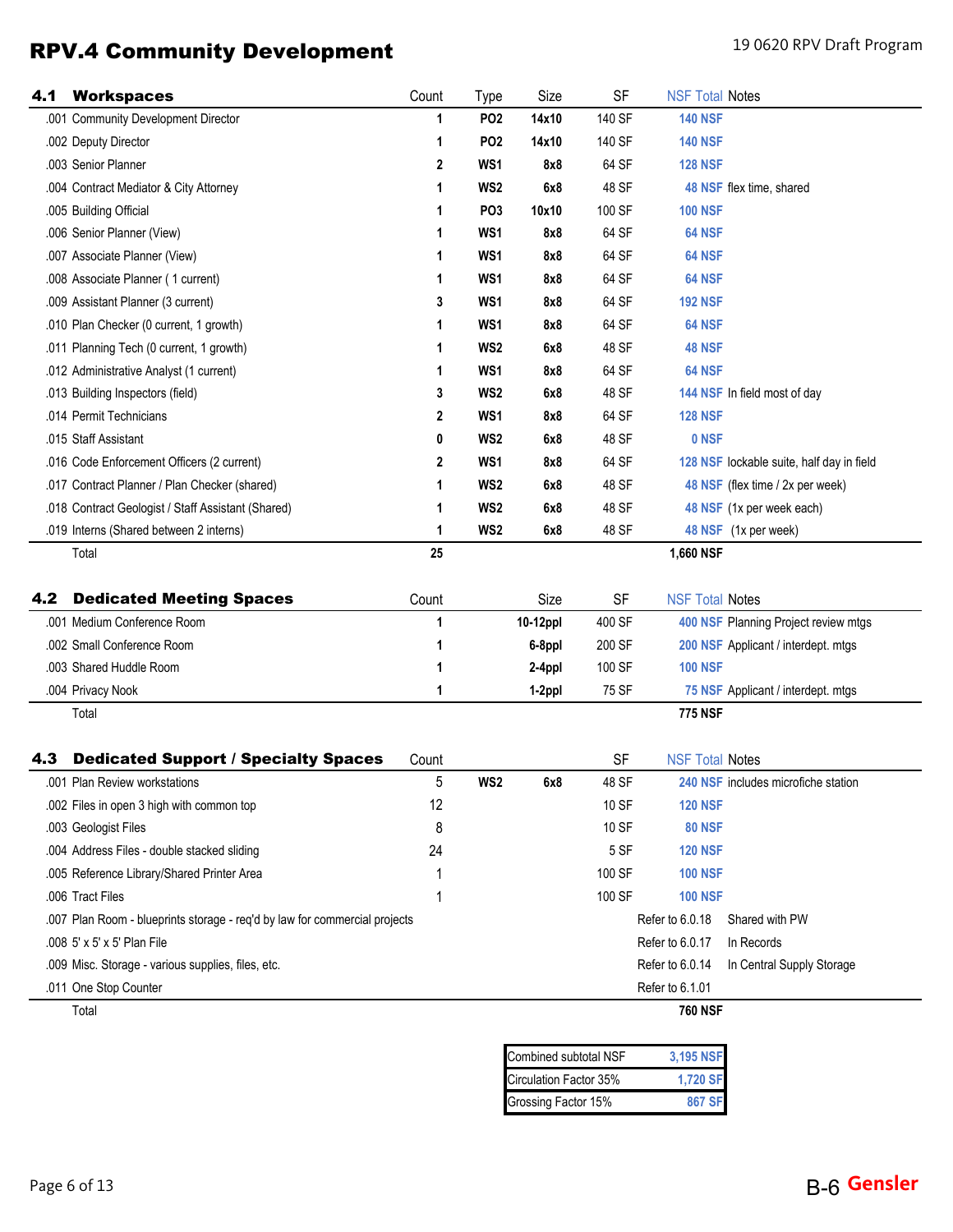### Gross Square Foot Subtotal 5,783 GSF

#### General Notes

### **Adjacency Requirements:**

| 1. Community Development to Planning Divison                  | Essential  |
|---------------------------------------------------------------|------------|
| 2. Community Development to Building & Safety                 | Essential  |
| 3. Community Development to Code Enforcement Division         | Essential  |
| 4. Community Development to View Restoration Divison          | Essential  |
| 5. Community Development to GIS                               | Essential  |
| 6. Community Development to Planning Commission               | Convenient |
| 7. Community Development to Cashier / Public Counter          | Essential  |
| 8. Community Development to Public Works                      | Convenient |
| 9. Community Development to Recreation & Parks/Preserve Staff | Important  |
| 10. Community Development to Fire Department                  | Convenient |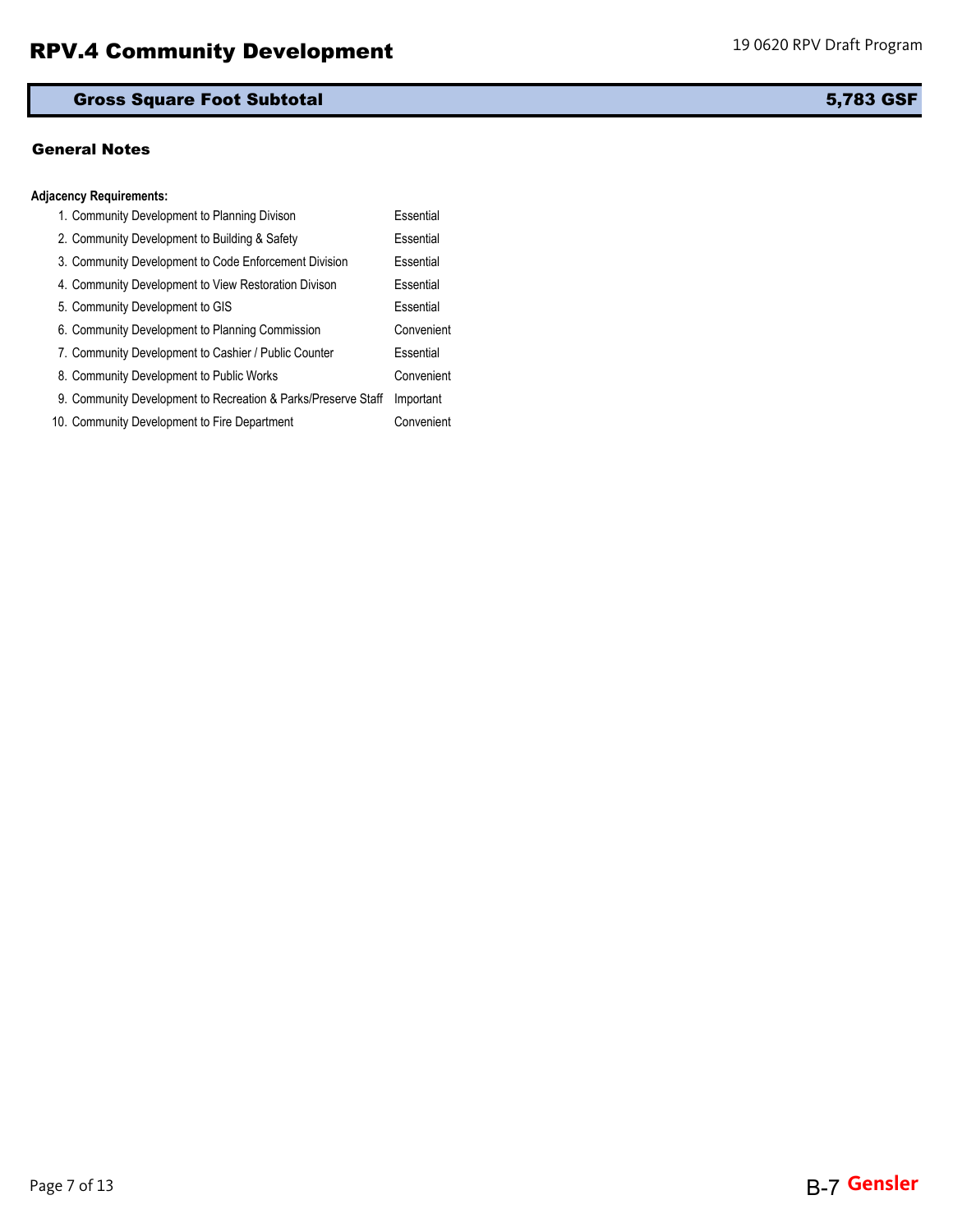# RPV.5 Recreation and Parks 190620 RPV Draft Program

|     | <b>5.1 Workspaces</b>                                   | Count | Type            | Size                            |        | <b>SF NSF Total Notes</b> |                                         |
|-----|---------------------------------------------------------|-------|-----------------|---------------------------------|--------|---------------------------|-----------------------------------------|
|     | .001 Director                                           | 1     | PO <sub>2</sub> | 14x10                           | 140 SF | <b>140 NSF</b>            |                                         |
|     | .002 Deputy Director                                    | 1     | PO <sub>2</sub> | 14x10                           | 140 SF | <b>140 NSF</b>            |                                         |
|     | .003 Senior Administrative Analyst                      | 1     | WS <sub>1</sub> | 8x8                             | 64 SF  | 64 NSF                    |                                         |
|     | .004 Administrative Analyst II                          | 1     | WS <sub>1</sub> | 8x8                             | 64 SF  | 64 NSF                    |                                         |
|     | .005 Recreation Program Supervisor II                   | 2     | WS <sub>1</sub> | 8x8                             | 64 SF  | <b>128 NSF</b>            |                                         |
|     | .006 Supervisors (0 current + 1 growth)                 | 1     | WS <sub>1</sub> | 8x8                             | 64 SF  | 64 NSF                    |                                         |
|     | .007 Admin. Staff (1 current + 1 growth)                | 2     | WS <sub>2</sub> | 6x8                             | 48 SF  |                           | 96 NSF In lockable suite                |
|     | .008 Part Time Staff (0 current + 2 growth)             | 2     | WS2             | 6x8                             | 48 SF  | <b>96 NSF</b>             |                                         |
|     | Total                                                   | 11    |                 |                                 |        | <b>792 NSF</b>            |                                         |
|     |                                                         |       |                 |                                 |        |                           |                                         |
| 5.2 | <b>Dedicated Meeting Spaces</b>                         | Count |                 | Size                            |        | <b>SF NSF Total Notes</b> |                                         |
|     | .001 Medium Conference Room                             | 1     |                 | 10-12ppl                        | 400 SF |                           | 400 NSF doubles as training room        |
|     | .002 Small Conference Room                              | 0     |                 | 6-8ppl                          | 200 SF | 0 NSF                     |                                         |
|     | .003 Shared Huddle Room                                 | 1     |                 | 2-4ppl                          | 100 SF | <b>100 NSF</b>            |                                         |
|     | .004 Privacy Nook                                       | 1     |                 | 1-2ppl                          | 75 SF  | <b>75 NSF</b>             |                                         |
|     | Total                                                   |       |                 |                                 |        | <b>575 NSF</b>            |                                         |
|     |                                                         |       |                 |                                 |        |                           |                                         |
|     | 5.3 Dedicated Support / Specialty Spaces                | Count |                 |                                 |        | <b>SF NSF Total Notes</b> |                                         |
|     | .001 Open Space Management (OSM) Division - Locker Room |       |                 |                                 | 200 SF | <b>200 NSF</b>            |                                         |
|     | .002 OSM Office/ briefing room                          |       |                 |                                 | 200 SF | <b>200 NSF</b>            |                                         |
|     | .003 Workroom                                           |       |                 |                                 | 240 SF | <b>240 NSF</b>            |                                         |
|     | .004 Storage Room w/safe                                |       |                 |                                 | 300 SF |                           | 300 NSF R&P - for cash, checks and keys |
|     | .005 Dedicated Copy Room                                |       |                 |                                 | 100 SF | <b>100 NSF</b>            |                                         |
|     | Total                                                   |       |                 |                                 |        | 1,040 NSF                 |                                         |
|     |                                                         |       |                 |                                 |        |                           |                                         |
|     |                                                         |       |                 | Combined subtotal NSF 2,407 NSF |        |                           |                                         |
|     |                                                         |       |                 | Circulation Factor 35%          |        | 1,296 SF                  |                                         |
|     |                                                         |       |                 | Grossing Factor 15%             |        | 653 SF                    |                                         |

## Gross Square Foot Subtotal **4,357 GSF**

### General Notes

### **Adjacency Requirements:**

| 1. Rec and Parks to Human Resources       | Essential |
|-------------------------------------------|-----------|
| 2. Rec and Parks to Public Works          | Essential |
| 3. Rec and Parks to Community Development | Essential |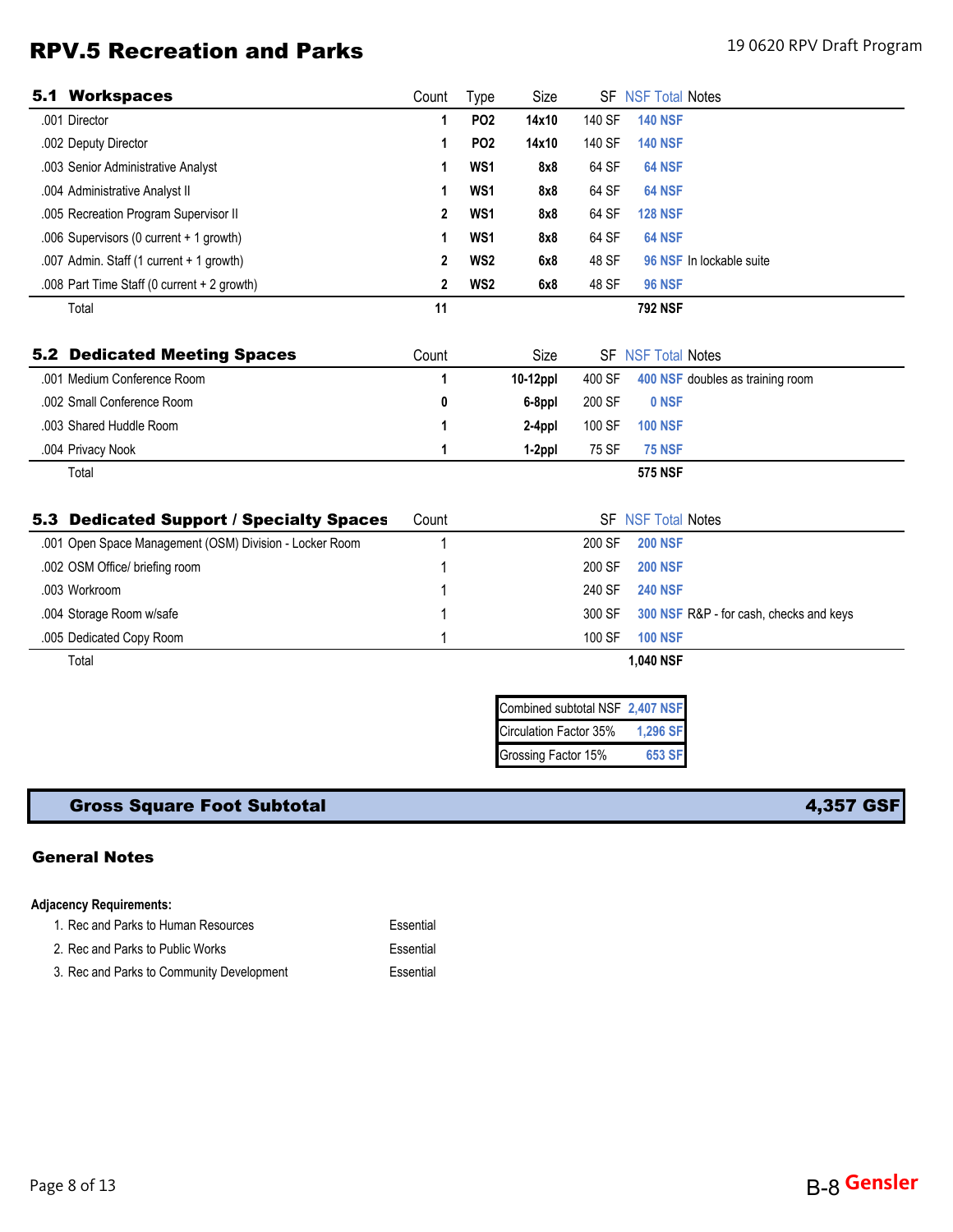## RPV.6 Common Areas 19 0620 RPV Draft Program

|     | <b>6.0 Shared Building Support</b>                         | Count Type |                 | Size     | <b>SF</b>     | <b>USF Total Notes</b>                                     |
|-----|------------------------------------------------------------|------------|-----------------|----------|---------------|------------------------------------------------------------|
|     | .001 Lobby                                                 | 1          |                 |          | 600 SF        | <b>600 USF</b>                                             |
|     | .002 Extra Large Conference Room                           | 2          |                 | 20-25ppl | 735 SF        | 1,470 USF Monthly Community Meetings                       |
|     | .003 Large Conference Room                                 | 2          |                 | 16-18ppl | 600 SF        | 1,200 USF R&P Open Space mtgs                              |
|     | .004 Coffee Nooks                                          | 2          |                 |          | 50 SF         | <b>100 USF</b>                                             |
|     | .005 Kitchen Area & Staff Lounge / Breakroom               | 1          |                 |          | 500 SF        | 500 USF adjacent to outdoor patio                          |
|     | .006 Shower/Locker Rooms-Men/Women                         | 2          |                 |          | 400 SF        | <b>800 USF</b>                                             |
|     | .007 Wellness Room                                         | 1          |                 |          | 150 SF        | 150 USF w/lounge chair, sink & refrig.                     |
|     | .008 Shared Production Rm - plotter/copiers/scanning       | 2          |                 |          | 300 SF        | <b>600 USF</b>                                             |
|     | .009 MDF/IDF                                               | 2          |                 |          | 150 SF        | <b>300 USF</b>                                             |
|     | .010 IT Server Room                                        |            |                 |          | 225 SF        | 225 USF Near IT                                            |
|     | .011 IT Locked Storage Room                                |            |                 |          | 150 SF        | 150 USF Near Server Room                                   |
|     | .014 Central Supply Storage                                |            |                 |          | 200 SF        | <b>200 USF</b>                                             |
|     | .015 City Clerk Vault / Records / High Density Filing      |            |                 |          | 300 SF        | 300 USF Admin - Rated Room                                 |
|     | .016 Locked Storage and Record Room with Safe              |            |                 |          | 150 SF        | 150 USF Finance                                            |
|     | .017 Records - flat files, plan holds, rolled drawings etc |            |                 |          | 300 SF        | 300 USF Shared by PW & CDD                                 |
|     | .018 Public Works - Plan Storage                           | 1          |                 |          | 1,000 SF      | 1,000 USF Can this be electronic or off-site?              |
|     | Total                                                      |            |                 |          |               | 9,465 GSF Total USF X 15% Grossing Factor                  |
|     |                                                            |            |                 |          |               |                                                            |
| 6.1 | Proposed New Program Element Count Type                    |            |                 | Size     | <b>SF</b>     | <b>USF Total Notes</b>                                     |
|     | .001 Reception/Public Counter/ Cashier                     | 1          |                 |          | 1,000 SF      | 1,000 USF                                                  |
|     | .002 HR Testing Room / Computer Lab                        | 1          |                 |          | 1,000 SF      | 1,000 USF Adjancent to HR                                  |
|     | .003 PVPLC Leasable office space                           | 20         |                 |          | 170 SF        | 3,400 USF Adjancent to City Hall office functions          |
|     | Total                                                      |            |                 |          |               | 6,353 GSF Total USF X 15% Grossing Factor                  |
|     |                                                            |            |                 |          |               |                                                            |
| 6.2 | <b>Council Chambers</b>                                    | Count Type |                 | Size     | <b>SF</b>     | <b>USF Total Notes</b>                                     |
|     | .001 Council Chambers                                      | 1          |                 |          | 5,000 SF      | 5,000 USF 150 seats                                        |
|     | .002 Pre-Function Space                                    | 1          |                 |          | 1,000 SF      | 1,000 USF 20% of Council Chamber                           |
|     | .003 City Council / Closed Session Conf                    | 1          |                 | 10 ppl   | 400 SF        | 400 USF Medium Conference Rm                               |
|     | .004 Staff Restroom                                        | 1          |                 |          | 75 SF         | <b>75 USF</b>                                              |
|     | .005 Public Restrooms                                      | 2          |                 |          | 300 SF        | 600 USF provide gender inclusive restroom w/ baby changing |
|     | .006 Control Room for Studio                               |            |                 |          | 121 SF        | 121 USF Adj to Studio Rm w/ window btwn                    |
|     | .007 Studio Room                                           |            |                 |          | 250 SF        | <b>250 USF</b>                                             |
|     | .008 Part-Time Television Producer                         | 2          | WS <sub>2</sub> | 6x8      | <b>48 NSF</b> | 148 USF NSF X 35% Grossing Factor                          |
|     | .009 Broadcast Room                                        |            |                 |          | 144 SF        | <b>144 USF</b>                                             |
|     | .010 Headend Room                                          |            |                 |          | 90 SF         | 90 USF Adjacent to Broadcast Room                          |
|     | .011 Edit Bay                                              |            |                 |          | 80 SF         | <b>80 USF</b>                                              |
|     | .012 Chair and Table Storage                               |            |                 |          | 120 SF        | <b>120 USF</b>                                             |
|     | .013 Catering Kitchen                                      | 1          |                 |          | 200 SF        | <b>200 USF</b>                                             |
|     | Total                                                      |            |                 |          |               | 9,680 GSF Total USF X 15% Grossing Factor                  |

## Shared Support - Gross Square Foot Subtotal 25,497 GSF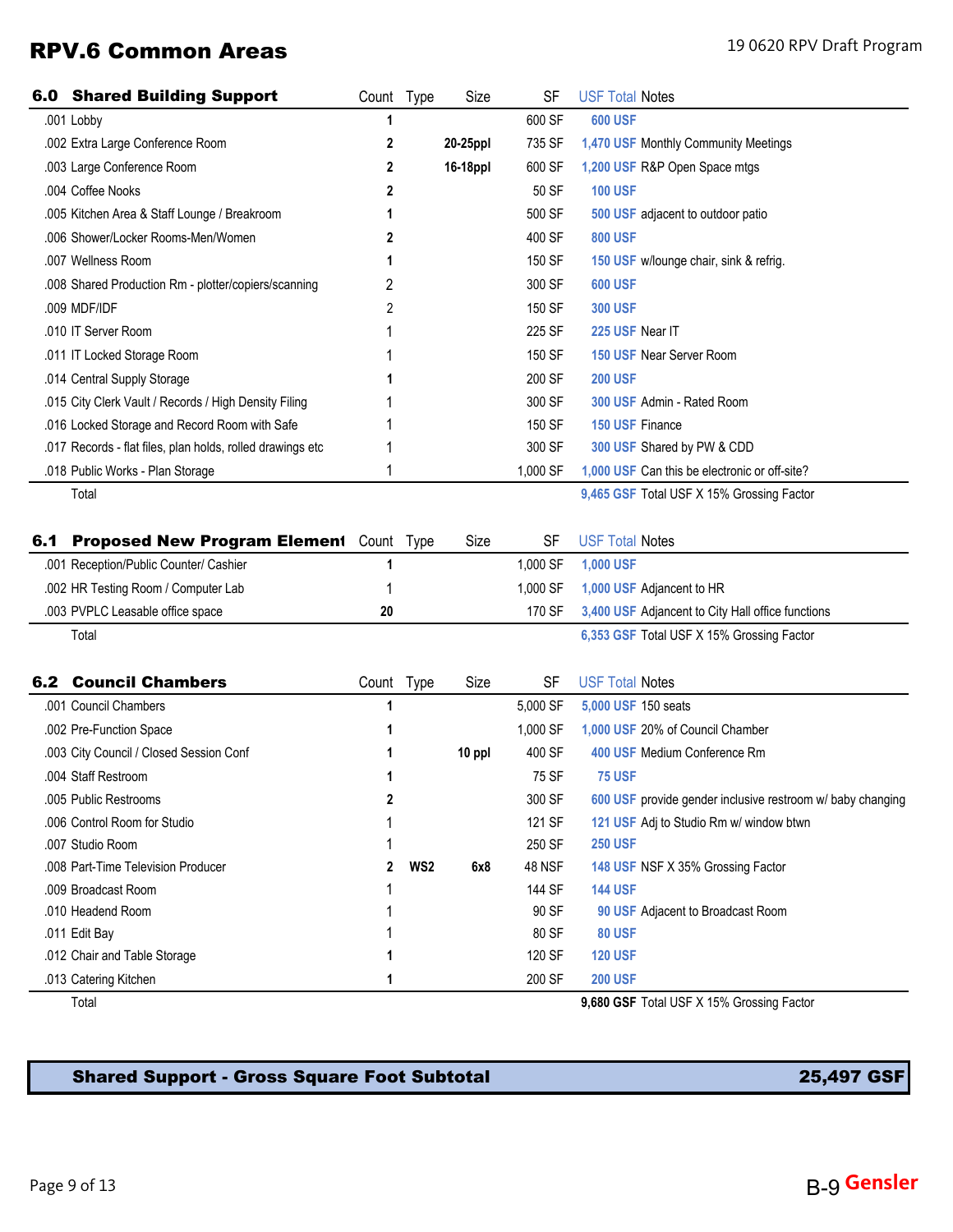# RPV.7 Site Areas 19 0620 RPV Draft Program

|     | <b>7.0 Site Requirements</b>                    | Count Type     |         | Size    | <b>SF</b> | <b>GSF Total Notes</b> |                                                                                                                                                                                                                                                                                                   |
|-----|-------------------------------------------------|----------------|---------|---------|-----------|------------------------|---------------------------------------------------------------------------------------------------------------------------------------------------------------------------------------------------------------------------------------------------------------------------------------------------|
|     | .001 Parking                                    | 150            |         |         | 350 SF    |                        | 52,500 GSF based on 50,000gsf at 3 stalls/1000                                                                                                                                                                                                                                                    |
|     | .002 Overflow parking                           | 300            |         |         | 300 SF    |                        | 90,000 GSF Assumes some tandem parking                                                                                                                                                                                                                                                            |
|     | .003 Additional Trailhead parking               | 25             |         |         | 350 SF    |                        | 8,750 GSF to be confirmed with PVPLC                                                                                                                                                                                                                                                              |
|     | .004 Service / Loading                          | 1              |         | 20x25   | 500 SF    |                        | 500 GSF screened area adjacent to trash                                                                                                                                                                                                                                                           |
|     | .005 Trash / Recycling enclosure                | $\mathbf{1}$   |         | 20x25   | 500 SF    |                        | 500 GSF screened area for upto 4 dumpsters                                                                                                                                                                                                                                                        |
|     | .006 Emergency Generator enclosure              | 1              |         | 25x60   | 1,500 SF  |                        | 1,500 GSF w/soundproof enclosure                                                                                                                                                                                                                                                                  |
|     | .007 Helipad                                    | 1              |         | 80x80   | 6,400 SF  |                        | 6,400 GSF w/water (no fueling) per FAA guidelines                                                                                                                                                                                                                                                 |
|     | .008 American Tower 80' high monopole           | 1              |         | 10x10   | 100 SF    |                        | 100 GSF Leased area on site. Antenna panels and equip<br>for carriers (VZW, AT&T and SCE) on pole<br>managed by American Tower Corporation.                                                                                                                                                       |
|     | .009 AT&T Equipment enclosure                   | 1              |         |         | 280 SF    |                        | 280 GSF Exterior ground lease for monopole adj. to bldg                                                                                                                                                                                                                                           |
|     | .010 Emergency Communications Antenna &<br>yard | 1              |         |         | 280 SF    |                        | 280 GSF Retractable lattice tower for City emergency<br>communications (HAM radio) adjacent to TV<br>Studio in 280sf equipment enclosure. Tower<br>nests at 69.8' height, extends to 112.67' when in<br>use.                                                                                      |
|     | .011 Proposed LA-RICS monopole                  | 1              |         |         |           |                        | TBD 70' tall monopole with back-up generator in<br>lease area with back-of-house access. Includes<br>microwave dishes an other antennae at various<br>heights for LA-RICS. Existing City Emergency<br>communications antennae to be relocated from<br>existing retractable tower and placed here. |
|     | .012 Public Works Maintenance Yard              | 1.57           | acre    |         | 43,560 SF |                        | 68,389 GSF per Corporate Yard Utilization Study                                                                                                                                                                                                                                                   |
|     | Total                                           |                |         |         |           | 229,199 GSF 5.26 AC    |                                                                                                                                                                                                                                                                                                   |
| 7.1 | <b>Site Amenities</b>                           | Count Type     |         | Size    | <b>SF</b> | <b>GSF Total Notes</b> |                                                                                                                                                                                                                                                                                                   |
|     | .001 Village Green open space                   | $\overline{3}$ | acres   |         | 43,560 SF |                        | 130,680 GSF Meet current LEED Criteria for Open Space.                                                                                                                                                                                                                                            |
|     | .002 Public Plaza                               | 1              |         | 50x50   | 2,500 SF  | 2,500 GSF              |                                                                                                                                                                                                                                                                                                   |
|     | .003 Park Amenities / Picnic Pavilion           | $\overline{2}$ |         | 20x50   | 1,000 SF  |                        | 2,000 GSF covered picnic area                                                                                                                                                                                                                                                                     |
|     | .004 Shade Structures                           | 3              |         | 20x15   | 300 SF    |                        | 900 GSF distributed appropriately throughout site                                                                                                                                                                                                                                                 |
|     | .005 Children's Play Amenities                  | 4              |         | 20x15   | 300 SF    |                        | 1,200 GSF Creative, non-traditional. Distribute appropriately                                                                                                                                                                                                                                     |
|     | .006 Dog Park                                   | 0.5            | acre    |         | 21,780 SF |                        | 21,780 GSF approx. twice size of existing                                                                                                                                                                                                                                                         |
|     | .007 Amphitheater                               | 1              |         | 100x100 | 10,000 SF |                        | 10,000 GSF Paritally shaded, 30% hardscape / seating,<br>remainder sloping or tiered landscape for<br>approximate total capacity of 500.                                                                                                                                                          |
|     | .008 Open Space for future amenities            |                | 4 acres |         | 43,560 SF |                        | 174,240 GSF Meet current LEED Criteria for Open Space.                                                                                                                                                                                                                                            |
|     | Total                                           |                |         |         |           | 343,300 GSF 7.88 AC    |                                                                                                                                                                                                                                                                                                   |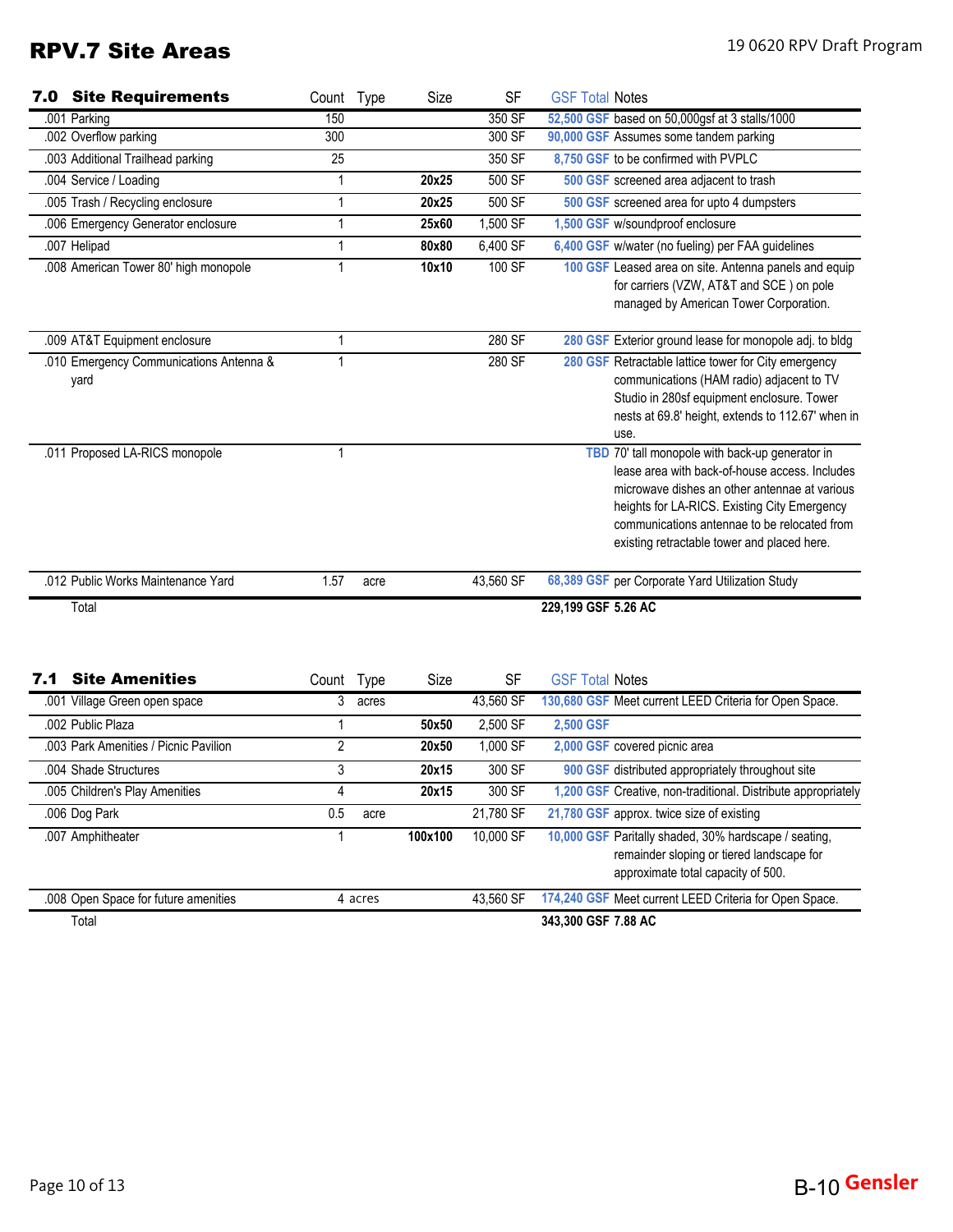# **Other Facilities** 19 0620 RPV Draft Program

| 8.0 | <b>Sheriff Sub Station</b>             | Count | Type | Size | SF       | <b>USF Total Notes</b>                              |
|-----|----------------------------------------|-------|------|------|----------|-----------------------------------------------------|
|     | .001 Lobby                             |       |      |      | 600 SF   | 600 USF w/space for two law enforcement technicians |
|     | .002 Dispatch office                   |       |      |      | 100 SF   | 100 USF Desk with computer and small base radio     |
|     | .003 Briefing Room                     |       |      |      | 1,250 SF | <b>1,250 USF</b>                                    |
|     | .004 Interview Rooms                   | 2     |      |      | 150 SF   | <b>300 USF</b>                                      |
|     | .005 Watch                             |       |      |      | 250 SF   | <b>250 USF</b>                                      |
|     | .006 Armory                            |       |      |      | 140 SF   | <b>140 USF</b>                                      |
|     | .007 Specialty Offices                 | 2     |      |      | 140 SF   | 280 USF Service area lieutenant and sergeant        |
|     | .008 Other Offices                     | 8     |      |      | 80 SF    | 640 USF Open workstations (includes 2 for growth)   |
|     | .009 Staff Training Room               |       |      |      | 1,000 SF | <b>1,000 USF</b>                                    |
|     | .010 Male / Female Bunks               | 2     |      |      | 150 SF   | <b>300 USF</b>                                      |
|     | .011 Male / Female Lockers and Showers | 2     |      |      | 1,200 SF | <b>2,400 USF</b>                                    |
|     | .012 Exercise Room                     |       |      |      | 750 SF   | 750 USF Share with other programs if possible       |
|     | <b>USF Subtotal</b>                    |       |      |      |          | 8,010 USF                                           |
|     |                                        |       |      |      |          | 43.333 CCE (includes 250) associng feeter)          |

**12,323 GSF** (includes 35% grossing factor)

| 9.0 | <b>Medium Fire Station</b>     | Count | Type | Size | SF       | <b>USF Total Notes</b>                              |
|-----|--------------------------------|-------|------|------|----------|-----------------------------------------------------|
|     | .001 Lobby                     |       |      |      | 100 SF   | <b>100 USF</b>                                      |
|     | .002 Front Office              |       |      |      | 500 SF   | <b>500 USF</b>                                      |
|     | .003 Kitchen / Dining Area     |       |      |      | 500 SF   | <b>500 USF</b>                                      |
|     | .004 Day room                  |       |      |      | 500 SF   | 1,000 USF                                           |
|     | .005 Dorms                     |       |      |      | 125 SF   | <b>875 USF</b>                                      |
|     | .006 Exercise Room             |       |      |      | 400 SF   | <b>400 USF</b>                                      |
|     | .007 Apparatus Bay and Support |       |      |      | 5.000 SF | 5,000 USF includes ambulance bay & paramedics space |
|     | <b>USF Subtotal</b>            |       |      |      |          | 8.375 USF                                           |
|     | Total                          |       |      |      |          | 12,885 GSF (includes 35% grossing factor)           |

| 10.0 Emergency Ops. Center (EOC)             | Count | Type | Size   | SF       | <b>USF Total Notes</b>                                |
|----------------------------------------------|-------|------|--------|----------|-------------------------------------------------------|
| .001 Emergency Communications Room           |       |      |        | 300 SF   | <b>300 USF</b>                                        |
| .002 Cell Tower Battery Room                 |       |      |        | 500 SF   | 1,000 USF Refer to 7.0.08-11 for tower specifications |
| .003 Verizon Wireless Equipment for Monopole |       |      |        | 280 SF   | 280 USF Leased to Verizon                             |
| .004 SCE Equipment for Monopole              |       |      |        | 110 SF   | 110 USF Leased to SCE                                 |
| .005 Multi-Purpose Room/ E.O.C.              |       |      | 50 ppl | 1,500 SF | 1,500 USF Double as large community meeting room      |
| .006 Emergency Operations Center Storage     |       |      |        | 300 SF   | <b>300 USF</b>                                        |
| <b>USF Subtotal</b>                          |       |      |        |          | 3.490 USF                                             |
| Total                                        |       |      |        |          | 4,106 GSF (includes 15% grossing factor)              |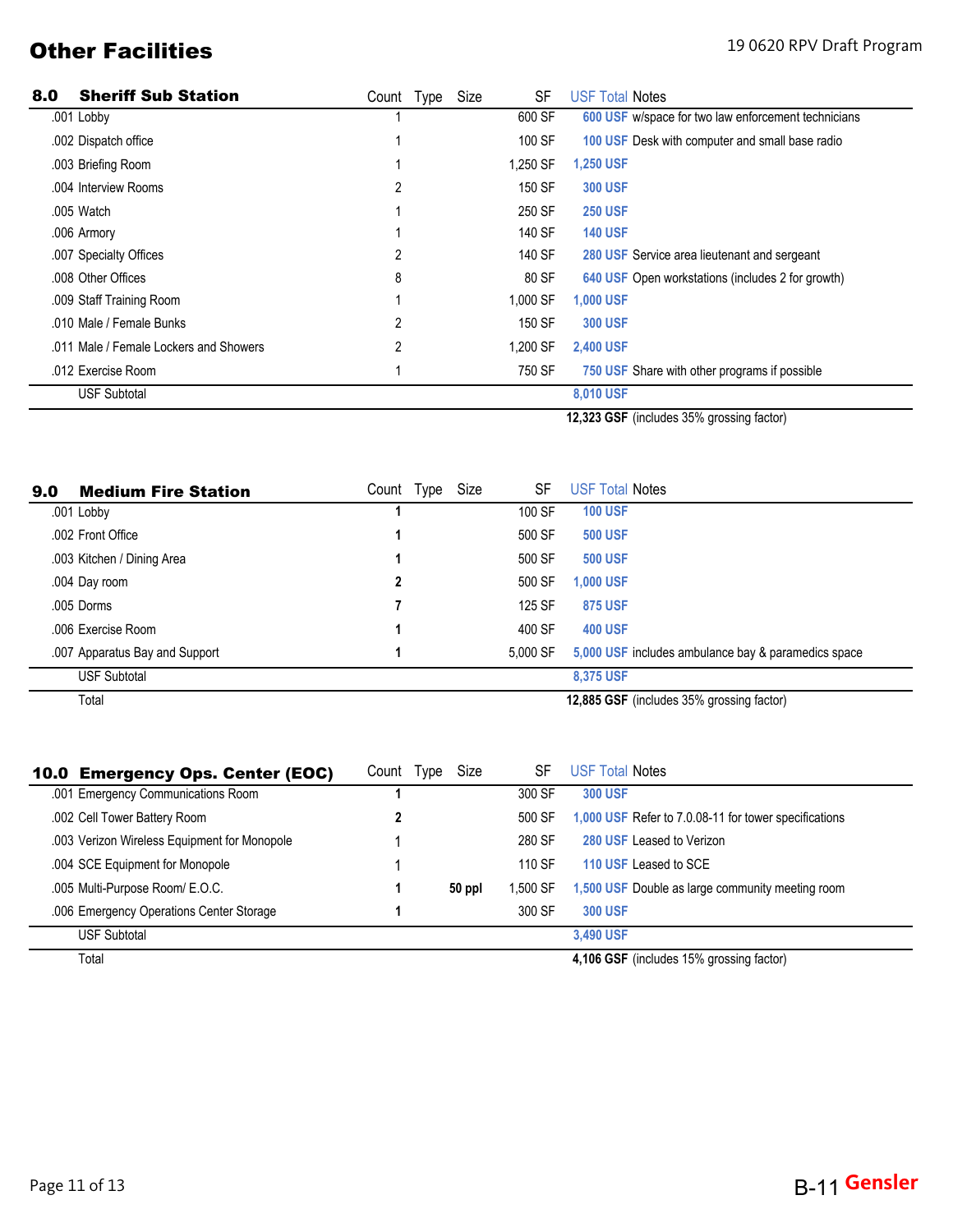# **Other Facilities** 19 0620 RPV Draft Program

| <b>11.0 Community Center Facilities</b>              | Count          | Type | Size   | SF       | <b>USF Total Notes</b>                                                                                   |
|------------------------------------------------------|----------------|------|--------|----------|----------------------------------------------------------------------------------------------------------|
| .001 Lobby                                           |                |      |        | 300 SF   | <b>300 USF</b>                                                                                           |
| .002 Community Meeting Rooms                         | 3              |      |        | 1,000 SF | 3,000 USF                                                                                                |
| .003 Public Gallery                                  |                |      |        | 300 SF   | <b>300 USF</b>                                                                                           |
| .004 Public Restrooms                                | 2              |      |        | 300 SF   | <b>600 USF</b>                                                                                           |
| .005 Catering Area                                   |                |      |        | 200 SF   | <b>200 USF</b>                                                                                           |
| <b>USF Subtotal</b>                                  |                |      |        |          | 4,400 USF                                                                                                |
| Total                                                |                |      |        |          | 5,176 GSF (includes 15% grossing factor)                                                                 |
| <b>12.0 Trailhead Facilities</b>                     | $\overline{2}$ |      | 20x30  | 600 SF   | 1,200 GSF Restroom building(s) with water bottle fillers. Co-<br>locate with appropriate site amenities. |
| <b>13.0 Café</b>                                     | 1              |      | 50x100 | 5.000 SF | 5,000 GSF Development opportunity with rentable rooms                                                    |
| <b>Other Facilities - Gross Square Foot Subtotal</b> | 40,690 GSF     |      |        |          |                                                                                                          |